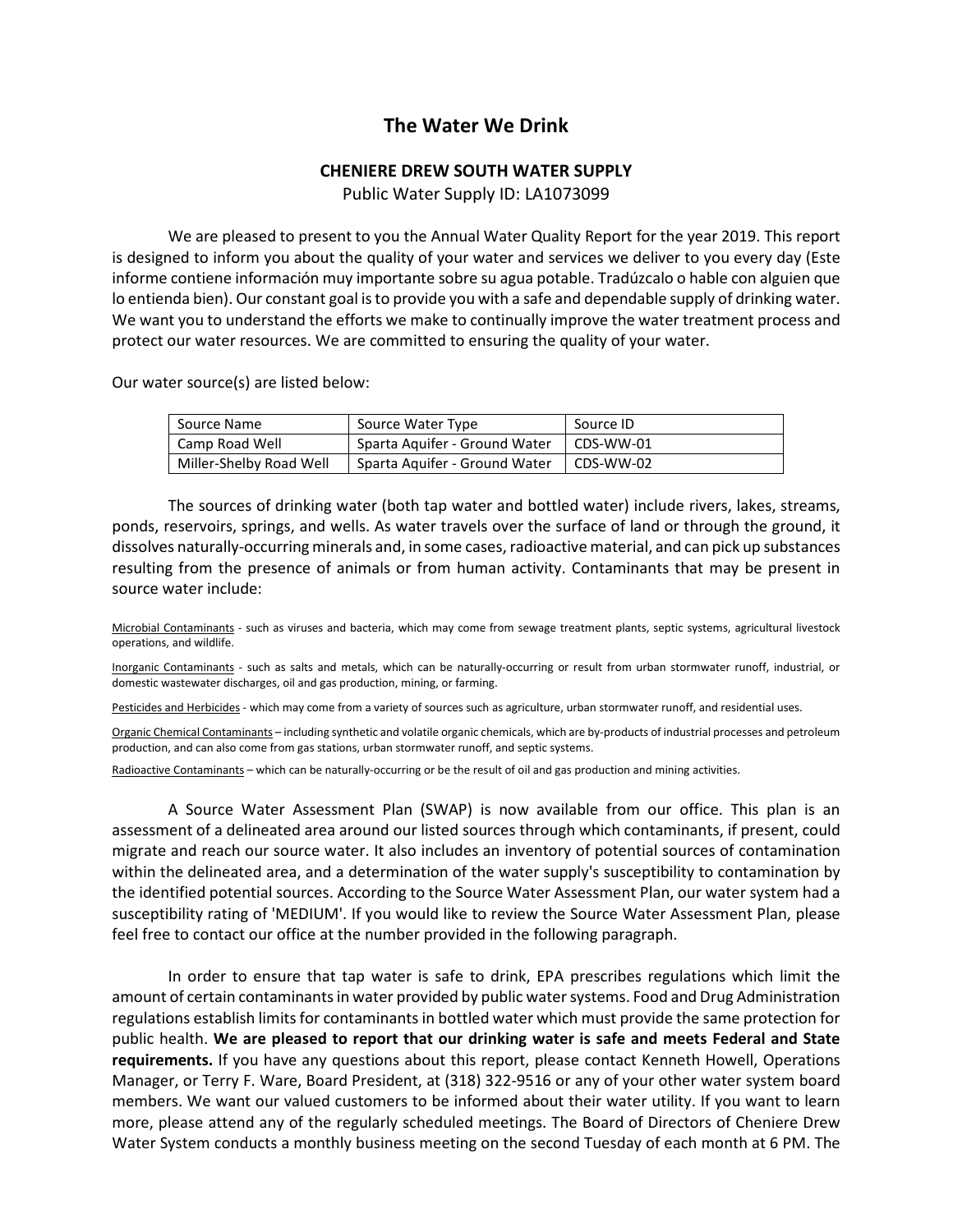location of this business meeting is at the water office located at 646 Commercial Parkway in West Monroe.

 If present, elevated levels of lead can cause serious health problems, especially for pregnant women and young children. Lead in drinking water is primarily from materials and components associated with service lines and home plumbing. CHENIERE DREW SOUTH WATER SUPPLY is responsible for providing high quality drinking water, but cannot control the variety of materials used in plumbing components. When your water has been sitting for several hours, you can minimize the potential for lead exposure by flushing your tap for 30 seconds to 2 minutes before using water for drinking or cooking. If you are concerned about lead in your water, you may wish to have your water tested. Information on lead in drinking water, testing methods, and steps you can take to minimize exposure is available from the Safe Drinking Water Hotline or at http://www.epa.gov/safewater/lead.

 The Louisiana Department of Health and Hospitals - Office of Public Health routinely monitors for constituents in your drinking water according to Federal and State laws. The tables that follow show the results of our monitoring during the period of January 1st to December 31st, 2019. Drinking water, including bottled water, may reasonably be expected to contain at least small amounts of some contaminants. The presence of contaminants does not necessarily indicate that water poses a health risk.

 In the tables below, you will find many terms and abbreviations you might not be familiar with. To help you better understand these terms, we've provided the following definitions:

Parts per million (ppm) or Milligrams per liter (mg/L) – one part per million corresponds to one minute in two years or a single penny in \$10,000.

Parts per billion (ppb) or Micrograms per liter (ug/L) – one part per billion corresponds to one minute in 2,000 years, or a single penny in \$10,000,000.

Picocuries per liter (pCi/L) – picocuries per liter is a measure of the radioactivity in water.

Treatment Technique (TT) – an enforceable procedure or level of technological performance which public water systems must follow to ensure control of a contaminant.

Action level (AL) – the concentration of a contaminant that, if exceeded, triggers treatment or other requirements that a water system must follow.

Maximum contaminant level (MCL) – the "Maximum Allowed" MCL is the highest level of a contaminant that is allowed in drinking water. MCL's are set as close to the MCLG's as feasible using the best available treatment technology.

Maximum contaminant level goal (MCLG) – the "Goal" is the level of a contaminant in drinking water below which there is no known or expected risk to human health. MCLG's allow for a margin of safety.

Maximum residual disinfectant level (MRDL) – The highest level of a disinfectant allowed in drinking water. There is convincing evidence that addition of a disinfectant is necessary for control of microbial contaminants.

Maximum residual disinfectant level goal (MRDLG) – The level of a drinking water disinfectant below which there is no known or expected risk to health. MRDLGs do not reflect the benefits of the use of disinfectants to control microbial contaminants.

Level 1 Assessment – A study of the water system to identify potential problems and determine (if possible) why total coliform bacteria have been found in our water system.

Level 2 Assessment - A very detailed study of the water system to identify potential problems and determine (if possible) why an E. coli MCL violation has occurred and/or why total coliform bacteria have been found in our water system on multiple occasions.

## During the period covered by this report we had the below noted violations.

| Compliance Period    | Analyte     | Type      |
|----------------------|-------------|-----------|
| 4/1/2019 - 6/30/2019 | <b>TTHM</b> | MCL, LRAA |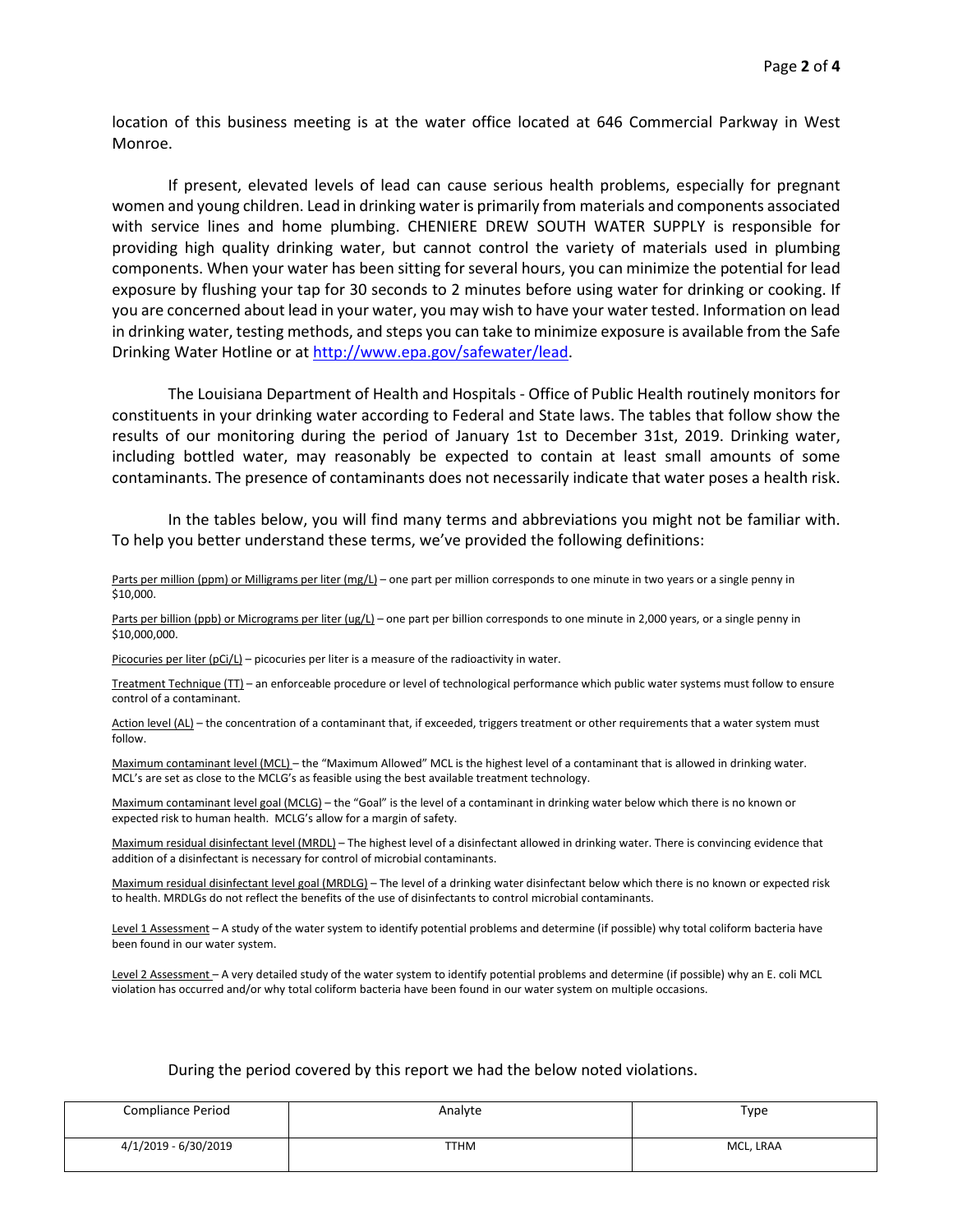| 7/1/2019 - 9/30/2019   | TTHM | MCL, LRAA |
|------------------------|------|-----------|
| 10/1/2019 - 12/31/2019 | TTHM | MCL, LRAA |

Our water system tested a minimum of 2 samples per month in accordance with the Total Coliform Rule for microbiological contaminants. With the microbiological samples collected, the water system collects disinfectant residuals to ensure control of microbial growth.

| <b>Disinfectant</b> | Date | Highest RAA | Unit | Range       | <b>MRDL</b> | <b>MRDLG</b> | <b>Typical Source</b>                    |
|---------------------|------|-------------|------|-------------|-------------|--------------|------------------------------------------|
| CHLORINE            | 2019 | $\pm . 2$   | ppm  | $0.6 - 2.1$ |             |              | Water additive used to control microbes. |

 In the tables below, we have shown the regulated contaminants that were detected. Chemical Sampling of our drinking water may not be required on an annual basis; therefore, information provided in this table refers back to the latest year of chemical sampling results. To determine compliance with the primary drinking water standards, the treated water is monitored when a contaminant is elevated in the source water.

| Source Water Regulated<br>Contaminants | Collection<br>Date | Highest<br>Value | Range            | Unit | MCL | MCLG | <b>Typical Source</b>                                                                                                           |
|----------------------------------------|--------------------|------------------|------------------|------|-----|------|---------------------------------------------------------------------------------------------------------------------------------|
| <b>BARIUM</b>                          | 8/7/2017           | 0.01             | $0 - 0.01$       | ppm  |     |      | Discharge of drilling wastes; Discharge from<br>metal refineries; Erosion of natural deposits                                   |
| <b>FLUORIDE</b>                        | 8/7/2017           | 0.71             | $0.24 -$<br>0.71 | ppm  | Д   | 4    | Erosion of natural deposits; Water additive<br>which promotes strong teeth; Discharge from<br>fertilizer and aluminum factories |

| Treated Water Regulated<br><b>Contaminants</b>              | Collection<br>Date | Highest<br>Value | Range | Unit | MCL | MCLG | <b>Typical Source</b> |
|-------------------------------------------------------------|--------------------|------------------|-------|------|-----|------|-----------------------|
| No Detected Results were Found in the Calendar Year of 2019 |                    |                  |       |      |     |      |                       |

| Source Water Radiological<br>Contaminants                   | Collection<br>Date | Highest<br>Value | Range | Unit | MCL | <b>MCLG</b> | Typical Source |
|-------------------------------------------------------------|--------------------|------------------|-------|------|-----|-------------|----------------|
| No Detected Results were Found in the Calendar Year of 2019 |                    |                  |       |      |     |             |                |

| Treated Water Radiological<br>Contaminants                  | Collection<br>Date | Highest<br>Value | Range | Unit | MCL | <b>MCLG</b> | Typical Source |
|-------------------------------------------------------------|--------------------|------------------|-------|------|-----|-------------|----------------|
| No Detected Results were Found in the Calendar Year of 2019 |                    |                  |       |      |     |             |                |

| Lead and<br>Copper  | Date        | 90 <sup>TH</sup><br>Percentile | Range       | Unit | AL  | Sites<br>Over AL | <b>Typical Source</b>                                                                                        |
|---------------------|-------------|--------------------------------|-------------|------|-----|------------------|--------------------------------------------------------------------------------------------------------------|
| <b>COPPER, FREE</b> | 2017 - 2019 | 0.5                            | $0.1 - 0.5$ | ppm  | 1.3 | 0                | Corrosion of household plumbing systems;<br>Erosion of natural deposits; Leaching from wood<br>preservatives |
| LEAD                | 2017 - 2019 |                                | $0 - 2$     | ppb  | 15  | 0                | Corrosion of household plumbing systems;<br>Erosion of natural deposits                                      |

| <b>Disinfection Byproducts</b>   | Sample Point                | Period | Highest<br><b>LRAA</b> | Range            | Unit | MCL | MCLG | <b>Typical Source</b>                        |
|----------------------------------|-----------------------------|--------|------------------------|------------------|------|-----|------|----------------------------------------------|
| TOTAL HALOACETIC ACIDS<br>(HAA5) | <b>1206 PUCKETT LANE</b>    | 2019   | 53                     | $24.8 -$<br>71.2 | ppb  | 60  | 0    | By-product of drinking water<br>disinfection |
| TOTAL HALOACETIC ACIDS<br>(HAA5) | CHEEKS AND CHENIERE STATION | 2019   | 28                     | $16.5 -$<br>20   | ppb  | 60  | 0    | By-product of drinking water<br>disinfection |